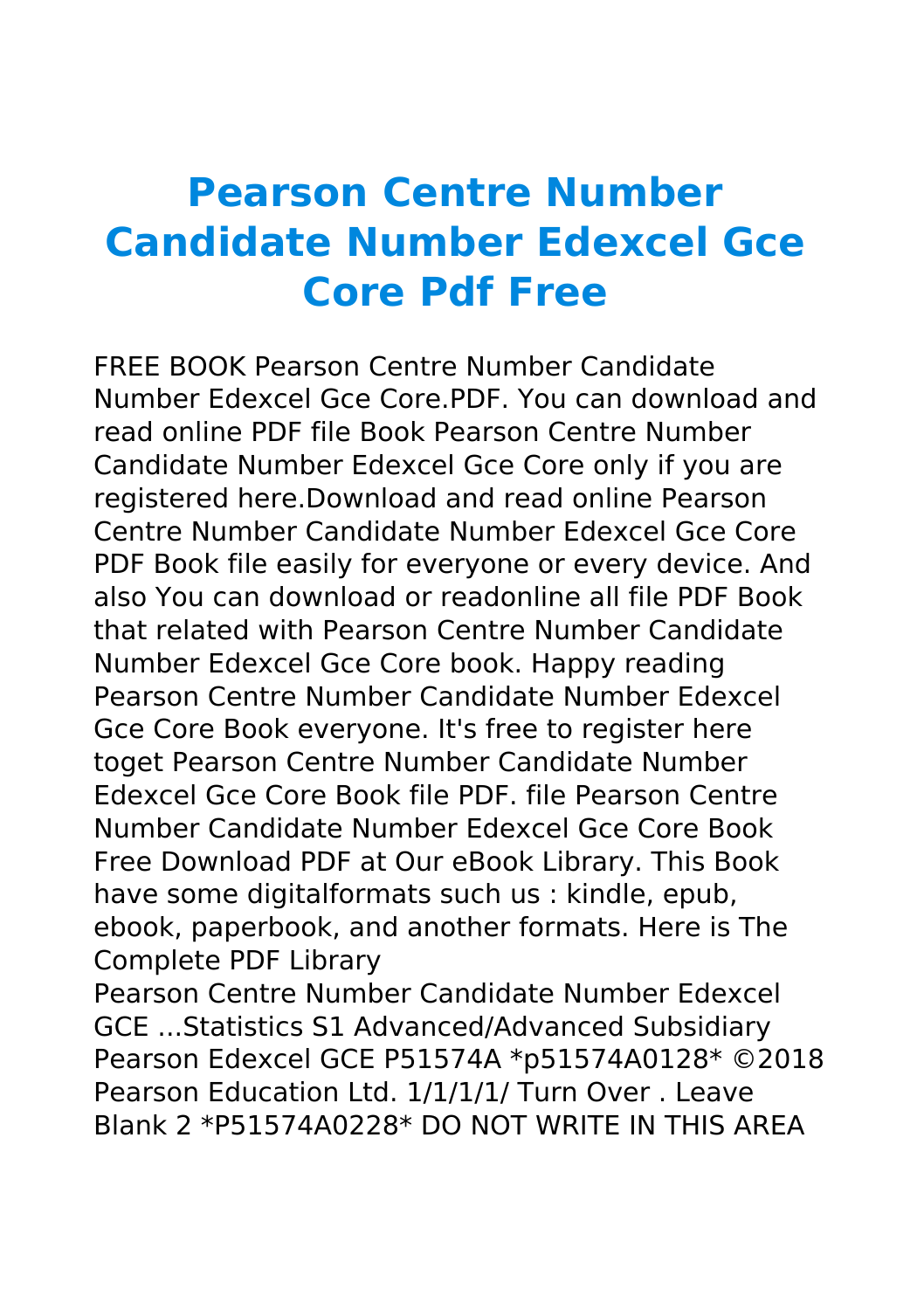DO NOT WRITE IN THIS AREA DO NOT WRITE IN THIS AREA 1. The Discrete Random Variable X Has The Following Probability Distribution 3th, 2022Pearson Edexcel Centre Number Candidate Number Level 3 GCE ...T Centre Number And Candidate Number. T Answer All Questions. Answer The Questions In The Spaces Provided – There May Be More Space Than You Need . Information Tt The Total Mark For This Paper Is 80. The Marks For Each Question Are Shown In Brackets T– Use This As A Guide As To How Much Time To Spend On Each Question. 1th, 2022Pearson Centre Number Candidate Number Edexcel GCE Core ...Eave Lan 8 \*P51520A0836\* 3. The Value Of A Car Is Modelled By The Formula V = 16 000e-k T + A, T 0, T ∈ R Where V Is The Value Of The Car In Pounds, T Is The Age Of The Car In Years, And K And A Are Positive Constants. Given That The Value Of The Car Is £17 500 When New And £13 500 Two Years Later, 1th, 2022. Centre Number Candidate Number Edexcel GCE English LiteratureCaptain Corelli's Mandolin, Louis De Bernières\* Tess Of The D'Urbervilles, Thomas Hardy . The Great Gatsby, F Scott Fitzgerald Poetry. Emergency Kit, Ed. J Shapcott And M Sweeney (see Source Booklet Page 5 For The Selected Poems) Metaphysical Poetry, Ed. C Burrow And C Ricks (see Source Booklet Page 4 For The Selected Poems) Rapture, Carol ... 1th, 2022Centre Number Candidate Number Edexcel GCE GeographyPaper Reference Turn Over \*M37972XA0132\* Edexcel GCE Geography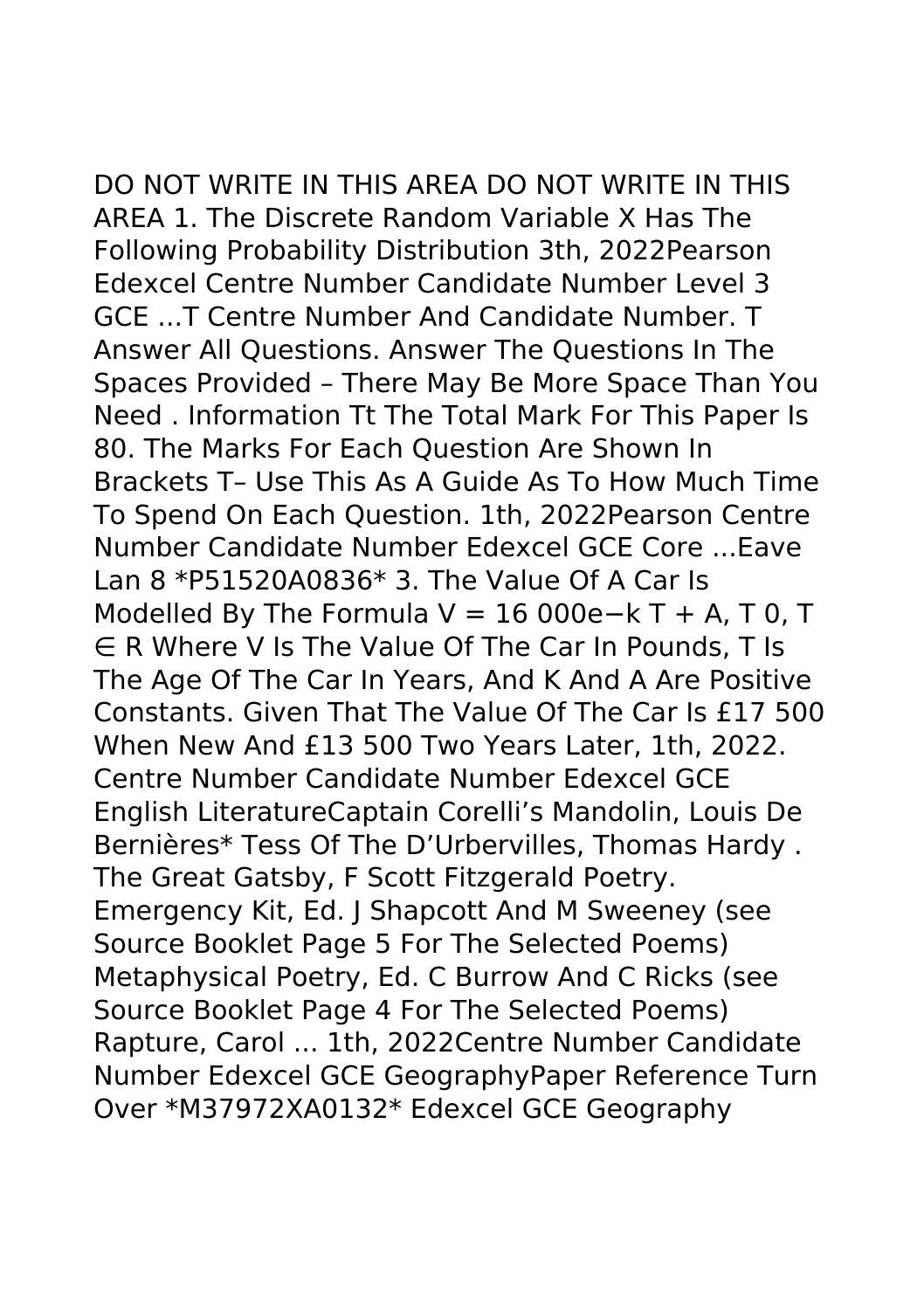Advanced Unit 3: Contested Planet Tuesday 25 January 2011 – Morning Time: 2 Hours 30 Minutes You Must Have: Resource Booklet (enclosed) 6GE03/01 Instructions •• Use Black Ink Or Ball-point Pen. Fill In The Boxes At The Top Of This Page With Your Name, Centre Number And ... 4th, 2022Centre Number Candidate Number Edexcel GCE Economics(Source: Adapted From Rupert Neate, @ Guardian News And Media Ltd, 1 February, 2013) Extract 1 The Proposed Potash Mine In North Yorkshire Moors National Park Soaring Global Demand For Potash, A Powerful Fertiliser Used In Farming, Has Pushed Its Price Above \$400 A Tonne. This Follows Pressure From An Increasing Global 1th, 2022.

Centre Number Candidate Number Edexcel GCE Mechanics M2Centre Number Candidate Number Write Your Name Here Surname Other Names Total Marks 6678/01 Friday 17 June 2016 – Afternoon Paper Reference Time: 1 Hour 30 Minutes P46710A ©2016 Pearson Education Ltd. 1/1/1/ \*P46710A0128\* Turn Over Pearson Edexcel GCE Mechanics M2 Advanced/Advanced Subsidiary 2th, 2022Centre Number Candidate Number Edexcel GCE Further Pure ...Centre Number Candidate Number Write Your Name Here Surname Other Names Total Marks 6668/01 Wednesday 6 June 2018 – Morning Paper Reference Time: 1 Hour 30 Minutes P51466A ©2018 Pearson Education Ltd. 1/1/1/ Pearson Edexcel GCE Further Pure Mathematics FP2 Advanced/Advanced Subsidiary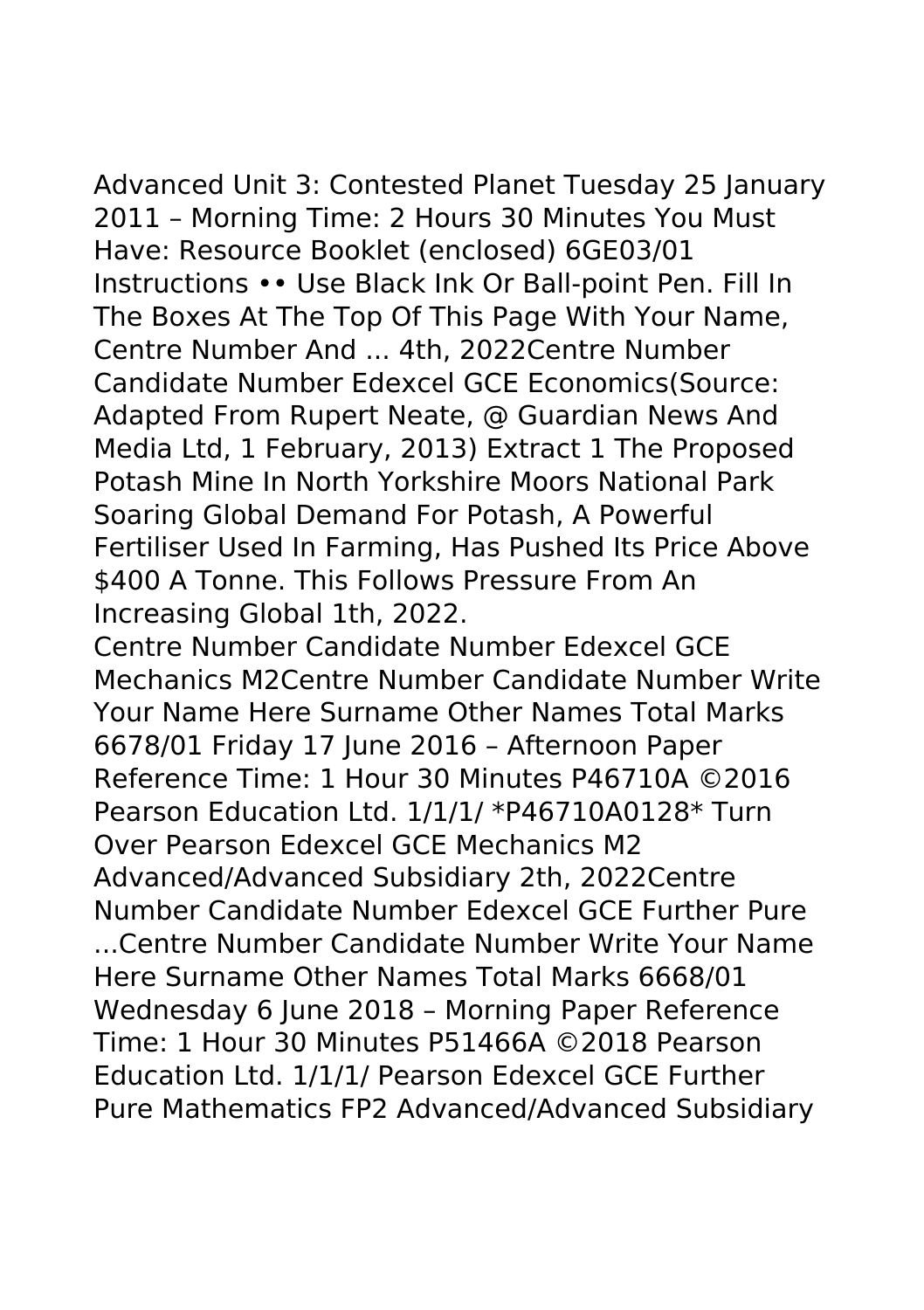Candidates May Use Any Calculator Allowed By The ... 1th, 2022Centre Number Candidate Number Edexcel GCE Statistics S4Centre Number Candidate Number Write Your Name Here Surname Other Names Total Marks 6686/01 Wednesday 28 June 2017 – Morning Paper Reference Time: 1 Hour 30 Minutes P49069A ©2017 Pearson Education Ltd. 1/1/1/ \*P49069A0124\* Pearson Edexcel GCE Statistics S4 Advanced/Advanced Subsidiary Turn Over 4th, 2022.

Centre Number Candidate Number Edexcel GCE BiologyEdexcel GCE Biology Advanced Subsidiary Unit 2: Development, Plants And The Environment Monday 21 May 2012 – Afternoon Time: 1 Hour 30 Minutes You Do Not Need Any Other Materials. 6BI02/01 Instructions Tt Use Black Ink Or Ball-point Pen. Fill In The Boxes At The Top Of This Page With Your Name, Centre Number And Candidate Number.t T Answer ... 2th, 2022Centre Number Candidate Number Edexcel GCE Mechanics M1Centre Number And Candidate Number.• Answer All Questions And Ensure That Your Answers To Parts Of Questions Are •clearly Labelled. Answer The Questions In The Spaces Provided •– There May Be More Space Than You Need. You Should Show Sufficient Working To Make Your Methods Clear. Answers •without Working May Not Gain Full Credit. 2th, 2022Centre Number Candidate Number Edexcel GCE ChemistryP39309A ©2012 Pearson Education Ltd. 7/7/5/5/3/ \*P39309A0120\* Instructions Tt Use Black Ink Or Ball-point Pen. Fill In The Boxes At The Top Of This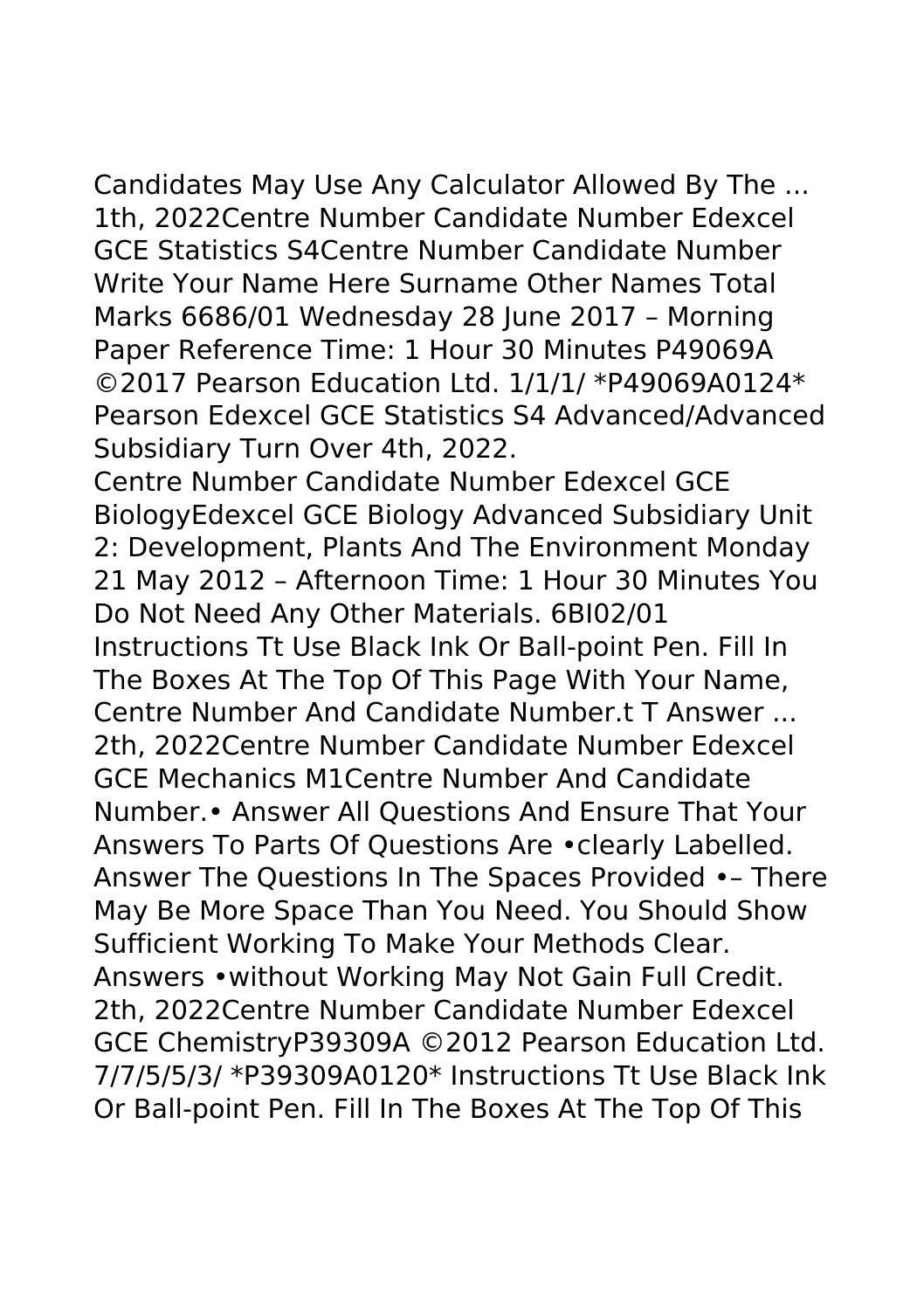Page With Your Name, Centre Number And Candidate Number.t T Answer All Questions. Answer The Questions In The Spaces Provided 1th, 2022. Centre Number Candidate Number Edexcel GCECentre Number Candidate Number Write Your Name Here Surname Other Names Total Marks Paper Reference Turn Over P40029A ©2013 Pearson Education Ltd. 1/1/1/1/ \*P40029A0124\* Edexcel GCE English Language And Literature Advanced Unit 3: Varieties In Language And Literature Tuesday 22 January 2013 – Morning Time: 2 Hours 45 Minutes 6EL03/01 You ... 4th, 2022Centre Number Candidate Number Edexcel GCE Business StudiesThe Total Mark For This Paper Is

80. The Marks For Each Question Are Shown In Brackets – Use This As A Guide As To How Much Time To Spend On Each Question.t Quality Of Written Communication Will Be Taken Into Account In The Marking Of Your Response To Questions 7 (a) And 7 (b) In Section B. These Questions Are Indicated With An Asterisk\* 4th, 2022Past Papers Centre Number Candidate Number Edexcel GCE ...Edexcel GCE Chemistry Advanced Unit 5: General Principles Of Chemistry II – Transition Metals And Organic Nitrogen Chemistry (including Synoptic Assessment) Wednesday 1 February 2012 – Morning Time: 1 Hour 40 Minutes You Must Have: Data Booklet Candidates May Use A Cal 4th, 2022.

Centre Number Candidate Number Edexcel GCE Applied …Jun 14, 2012 · Instructions Tt Use Black Ink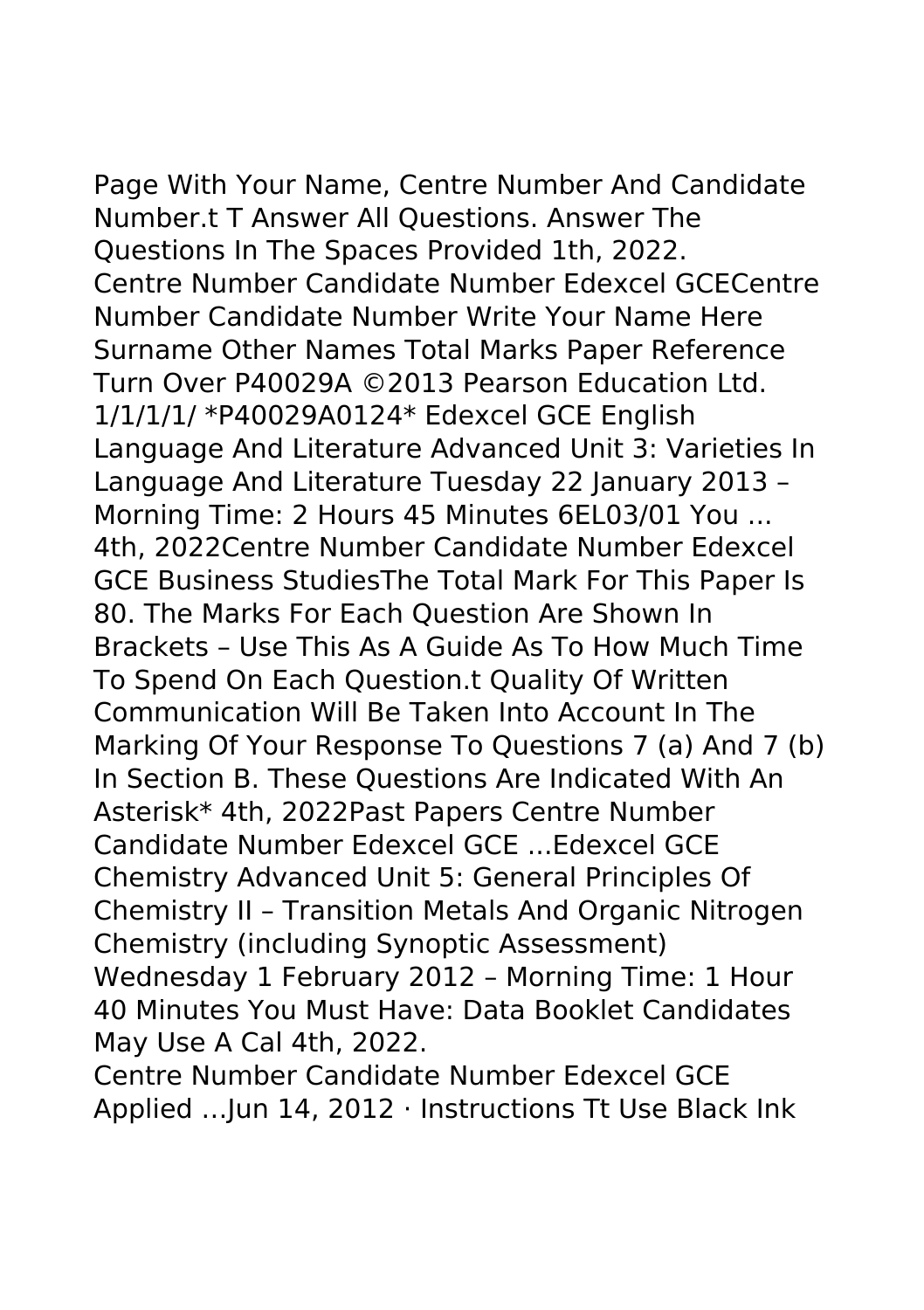Or Ball-point Pen. Fill In The Boxes At The Top Of This Page With Your Name, Centre Number And Candidate Number.t T Answer All Questions. Answer The Questions In The Spaces Provided – There May Be More Space Than You Need. Information Tt The Total Mark For This Paper Is 90. The Marks For Each Question Are Shown ... 4th, 2022Centre Number Candidate Number Edexcel GCE PhysicsMar 07, 2012 · 17 The Speeds Of Cars Travelling Through Roadworks On Major Roads Are Often Monitored By 'average Speed Check' Cameras. This Is Done By Timing A Car Between Two Cameras A Large Distance Apart. The Graph Shows How The Velocity Of A Car Varies With Time As It Passes Between Two Average Speed Check Cameras. 2th, 2022Centre Number Candidate Number Edexcel GCE …May 22, 2012 · (ii) 50 G Of Solvent 2 Was Saturated With Methyl 3-nitrobenzoate At 70 C, And The Solution Was Then Cooled To 10 C. Calculate The Mass Of 4th, 2022.

Centre Number Candidate Number Edexcel GCE ChineseMay 19, 2011 · Passage 3 : 1' 16" Passage 3 : 1' 05" Passage 4 : 1' 46" Passage 4 : 1' 41" You Can Listen To Each Passage As Many Times As You Like. You Can Take Notes And Write Your Answers Whenev 4th, 2022Pearson Edexcel Centre Umber Candidate Umber Level 3 GCE ...Answer All Questions And Ensure That Your Answers To Parts Of Questions • Are Clearly Labelled. Answer The Questions In The Spaces Provided • – There May Be More Space Than You Need.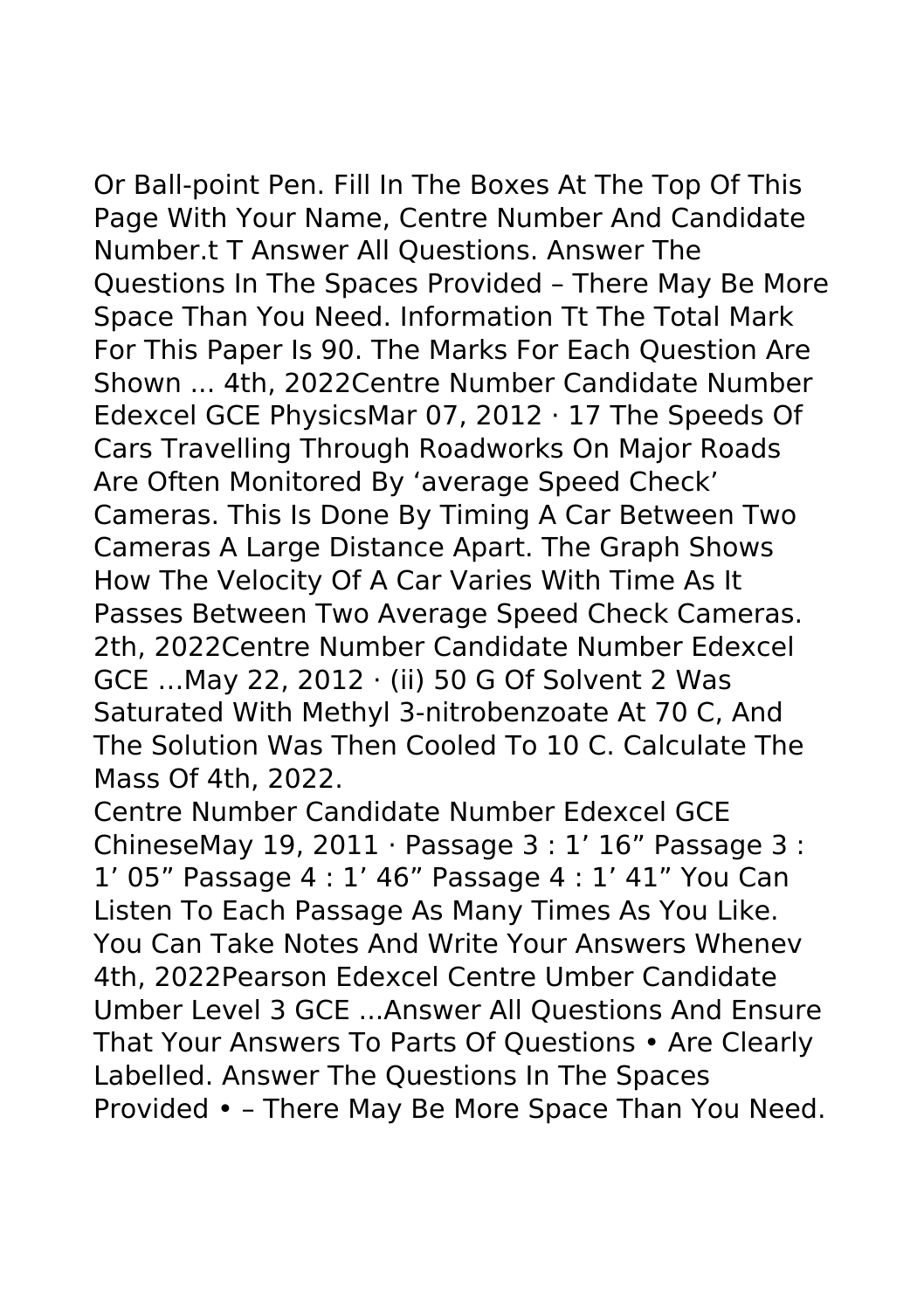You Should Show Sufficient Working To Make Your Methods Clear. Answers • Without Working May Not Gain Full Credit. 2th, 2022Pearson Edexcel Centre Number Candidate Number ...Pearson Edexcel International Advanced Level P56147A \*P56147A0128\* ©2019 Pearson Education Ltd. 1/1/1/1/1/ Turn Over Instructions •• Use Black Ink Or Ball‑point Pen. Fill In The Boxes At The Top Of This Page With Your Name, • Centre Number And Candidate Number. • Answer All Questions. Answer The Questions In The Spaces Provided 4th, 2022.

Pearson Centre Number Candidate Number Edexcel GCSE PhysicsEdexcel GCSE Physics Unit P3: Applications Of Physics Higher Tier Paper Reference 5PH3H/01 Friday 23 June 2017 – Morning Time: 1 Hour You Must Have: Calculator, Ruler Total Marks Instructions •• Use Black Ink Or Ball-point Pen. Fill In The Boxes At The Top Of This Page With Your Name, • Centre Number And Candidate Number. • Answer All ... 4th, 2022Pearson Centre Number Candidate Number Edexcel GCSE ...Physics/Science Unit P1: Universal Physics Higher Tier Wednesday 25 May 2016 – Afternoon Time: 1 Hour 5PH1H/01 You Must Have: Calculator, Ruler Instructions •• Use Black Ink Or Ballpoint Pen. Fill In The Boxes At The Top Of This Page With Your Name, • Centre Number And Candidate Number. • Answer All Questions. 3th, 2022Pearson Edexcel Centre Number Candidate Number GCSE (9–1 ...Pearson Edexcel GCSE (9–1) Turn Over Instructions